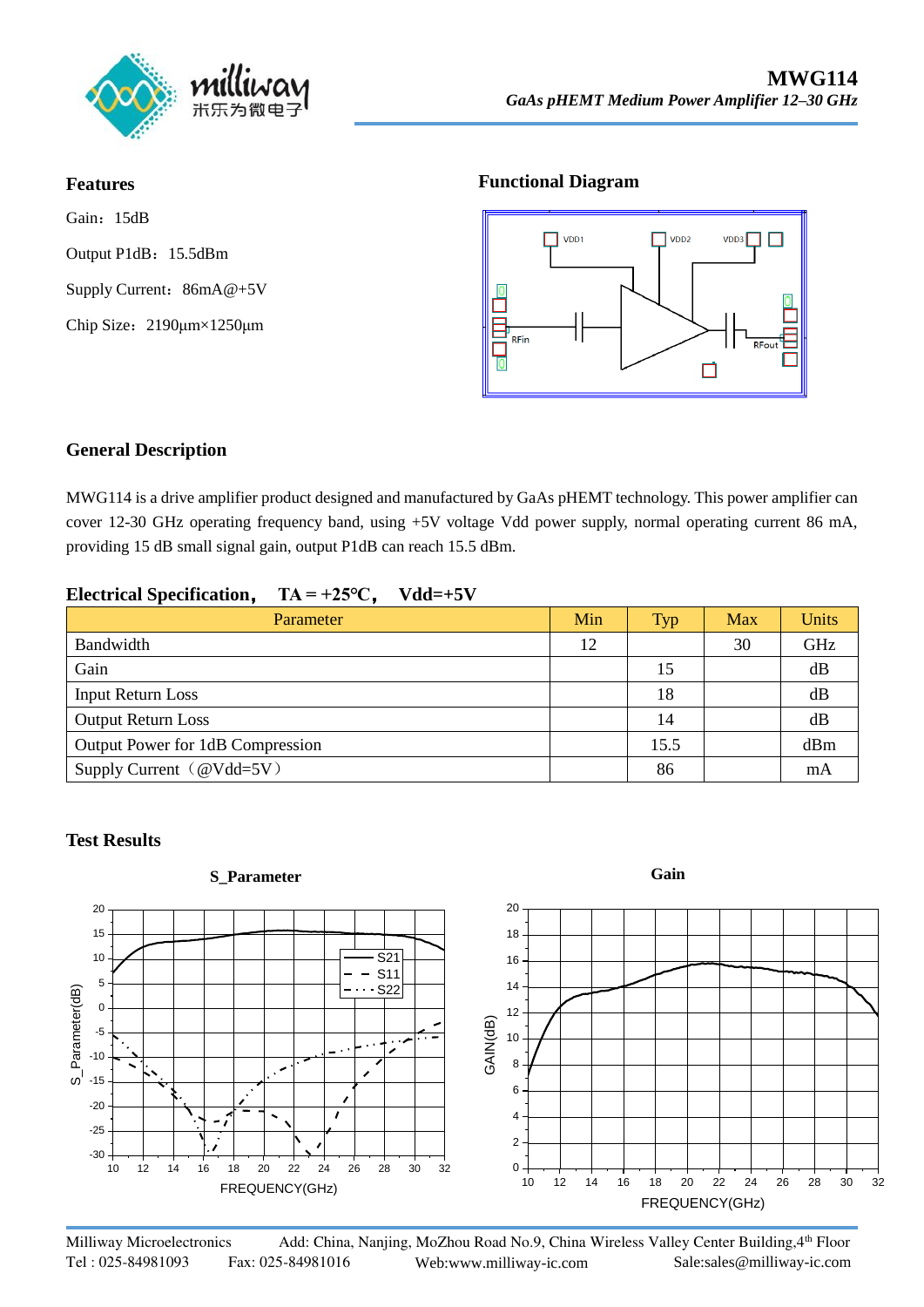

**Input Return Loss**





**Output P1dB**



## **Chip Size**







FREQUENCY(GHz)